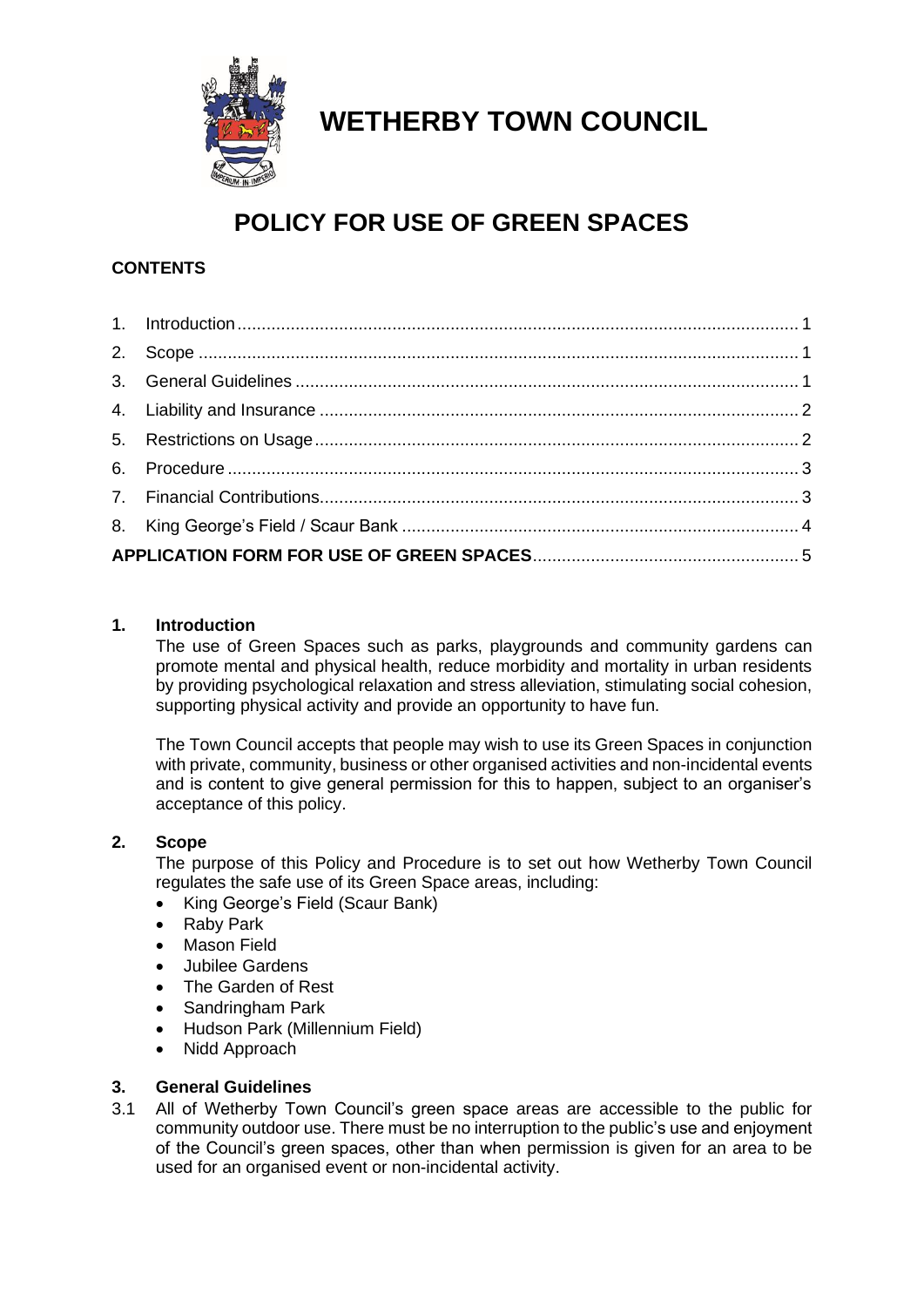- 3.2 Public access, including access for organised activities and non-incidental events, may be withdrawn from an area for health and safety reasons or when maintenance work is being undertaken including on play or exercise equipment.
- 3.3 The Town Council will provide a safe environment but will not patrol the area or supervise any restrictions themselves and encourages event / activity organisers and members of the public to report any incidents of misuse or health & safety concerns.
- 3.4 The Town Council values these community spaces and will enhance and improve them where possible (full details of the management of green spaces are available on request).
- 3.5 The Town Council will always give priority to events which are organised on a community or not-for-profit basis.
- 3.6 All activities must be organised and managed in accordance with the Council's [Policy](http://www.wetherby.co.uk/_UserFiles/Files/Town%20Council/Standard%20Documents/WTC%20Child%20Protection%20Safeguarding%20Policy%20Adopted%2012.6.18.pdf)  [for the Protection and Safeguarding of Children and Adults at Risk.](http://www.wetherby.co.uk/_UserFiles/Files/Town%20Council/Standard%20Documents/WTC%20Child%20Protection%20Safeguarding%20Policy%20Adopted%2012.6.18.pdf)
- 3.7 All damage, rubbish, or other arisings from an event must be repaired or cleared up and removed by the organiser. Where the Town Council is required to effect repairs or maintenance after an event then these will be charged at £25 per man-hour plus the cost of materials.
- 3.8 The Town Council reserves the right to refuse permission for non-incidental event or other organised activity to take place.

#### <span id="page-1-0"></span>**4. Liability and Insurance**

- 4.1 Organisers must undertake an assessment prior to their event to identify any risks, including those posed to members of the public and take any necessary steps to mitigate these risks.
- 4.2 The organiser is responsible and holds the liability in respect of any activities carried out, or non-incidental events held, on the Town Council's green spaces.
- 4.3 The organiser is responsible for making arrangements to insure against any third-party claims which may lie against him or her (or the organisation if acting as a representative) whilst using green spaces which are owned by the Town Council.
- 4.4 The organiser must have and provide proof of Liability Insurance Cover prior to the commencement of the activity or non-incidental event.

#### <span id="page-1-1"></span>**5. Restrictions on Usage**

- 5.1 Green spaces cannot be used or allowed to be used for any unlawful purpose or in any unlawful way.
- 5.2 Bye-laws, where applicable, for any green space must be adhered to at all times.
- 5.3 Dog fouling must be placed in a bin if provided or, if it cannot be accommodated by a bin, it MUST be removed.
- 5.4 Organisers must ensure that litter is placed in a bin provided or, if it cannot be accommodated by a bin, taken away after an event.

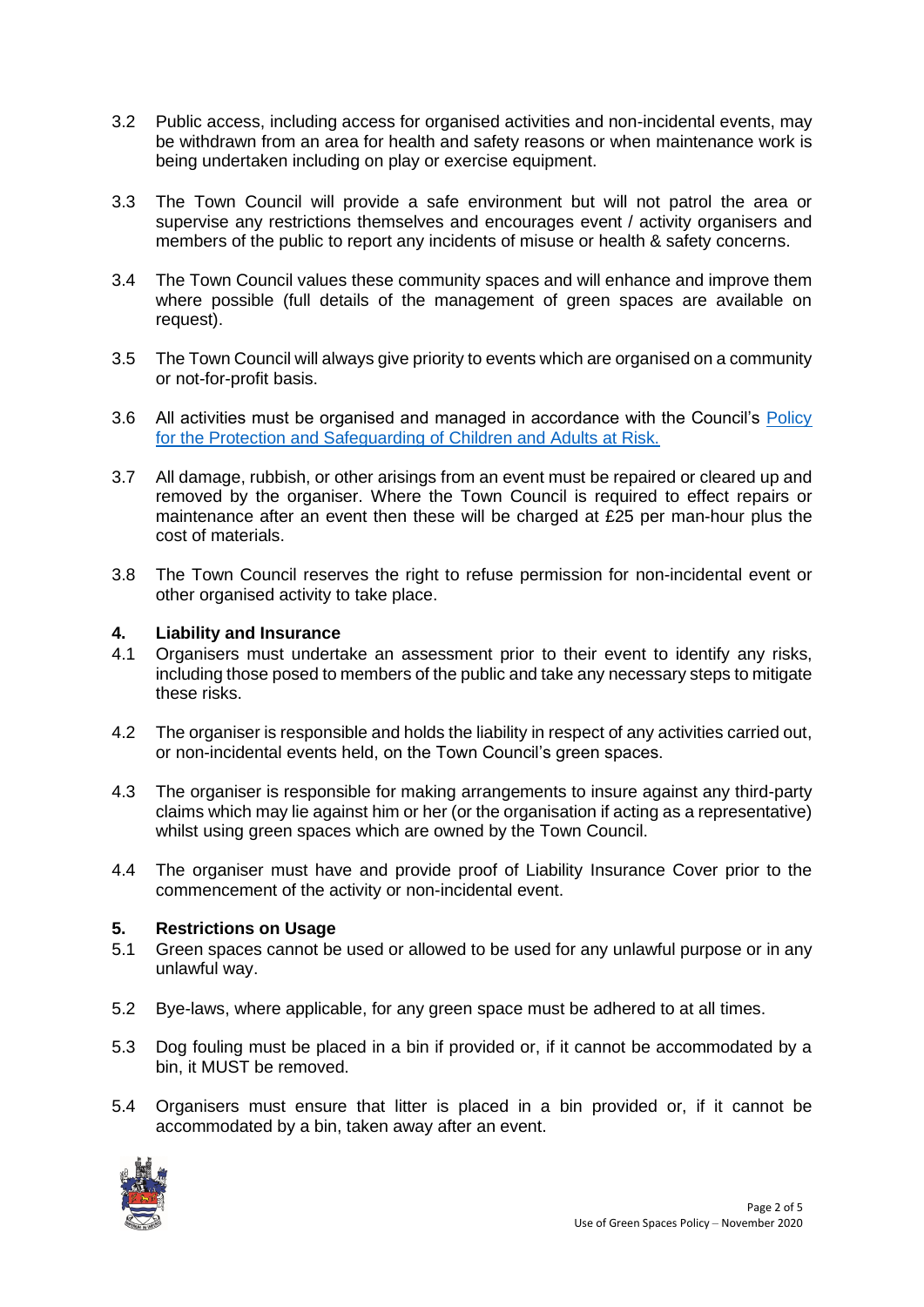- 5.5 The playing of Golf is not permitted.
- 5.6 Metal detecting is not permitted.
- 5.7 The flying of Drones is not permitted, unless with the express and written permission of the Town Council and in accordance with legislation.
- 5.8 There are to be no fires including BBQs.
- 5.9 No motorised bicycles, motorbikes, motorised scooters or vehicles may be used without the express and written permission of the Town Council.
- 5.10 Aggressive or anti-social behaviour will not be tolerated, and any such incidents should and will be reported to the Police or other relevant authority.
- 5.11 Smoking is not allowed on or near any play and exercise equipment provided within a green space area.
- 5.12 Disturbing the soil of the area by the placing of a tent or any temporary structure is not permitted.
- 5.13 There must be no attempt by a neighbouring property to extend the boundary or curtilage on to an area of green space.

#### <span id="page-2-0"></span>**6. Procedure**

- 6.1 Anyone requesting to use any green space for a non-incidental event or organised activity should contact the Town Council office to discuss their proposal.
- 6.2 Organisers will be asked to complete a 'Use of Green Space Booking Form' stating when, for how long and for what purpose.
- 6.3 The application form must be accompanied by a copy of the risk assessment for the proposed activity or event and evidence of an organiser's current Public Liability Insurance cover.
- 6.4 Once permission has been granted, organisers will be provided with a booking confirmation and this can be used as evidence of permission to hold an activity or nonincidental event.
- 6.5 The Town Council should receive at least 14 days' notice of events or activities which are to be held on its green spaces.

#### <span id="page-2-1"></span>**7. Financial Contributions**

- 7.1 Where permission is given for the use of green spaces for the purpose of commercial or business activities the organisers will be expected to make a financial contribution towards the upkeep of the areas.
- 7.2 The contribution rate will be maintained at the current charge for hire of the Bramham Room in Wetherby Town Hall.

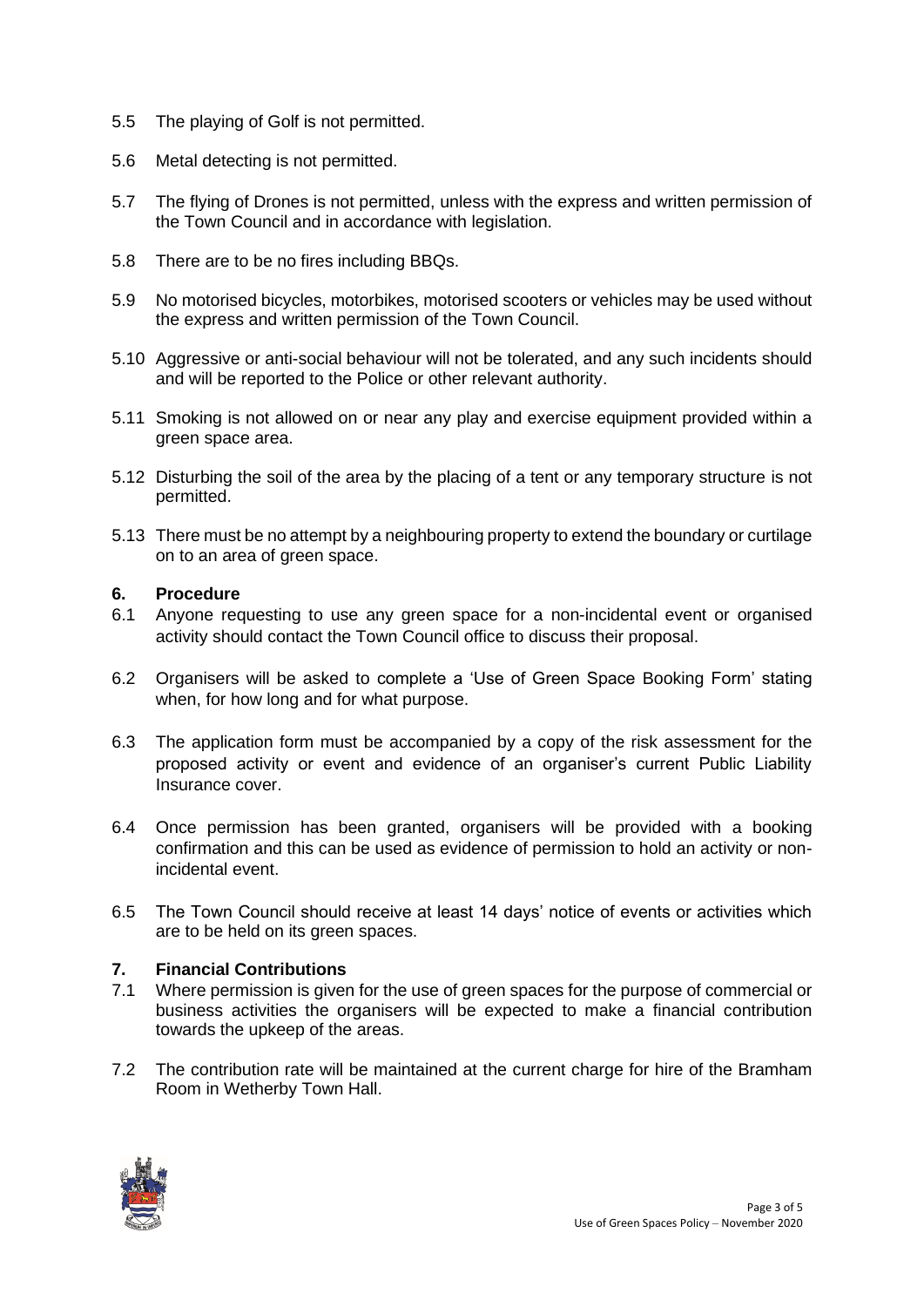7.3 Contributions received will be ring-fenced in the Council's revenue budget to contribute towards expenditure on the upkeep of its green spaces.

#### <span id="page-3-0"></span>**8. King George's Field / Scaur Bank**

Wetherby Town Council has granted a license to Wetherby Athletic Football Club for the exclusive right to regularly use a section of this field for the playing of football.

Permission will not be granted for non-incidental events or organised activities which interfere with the terms of this license.